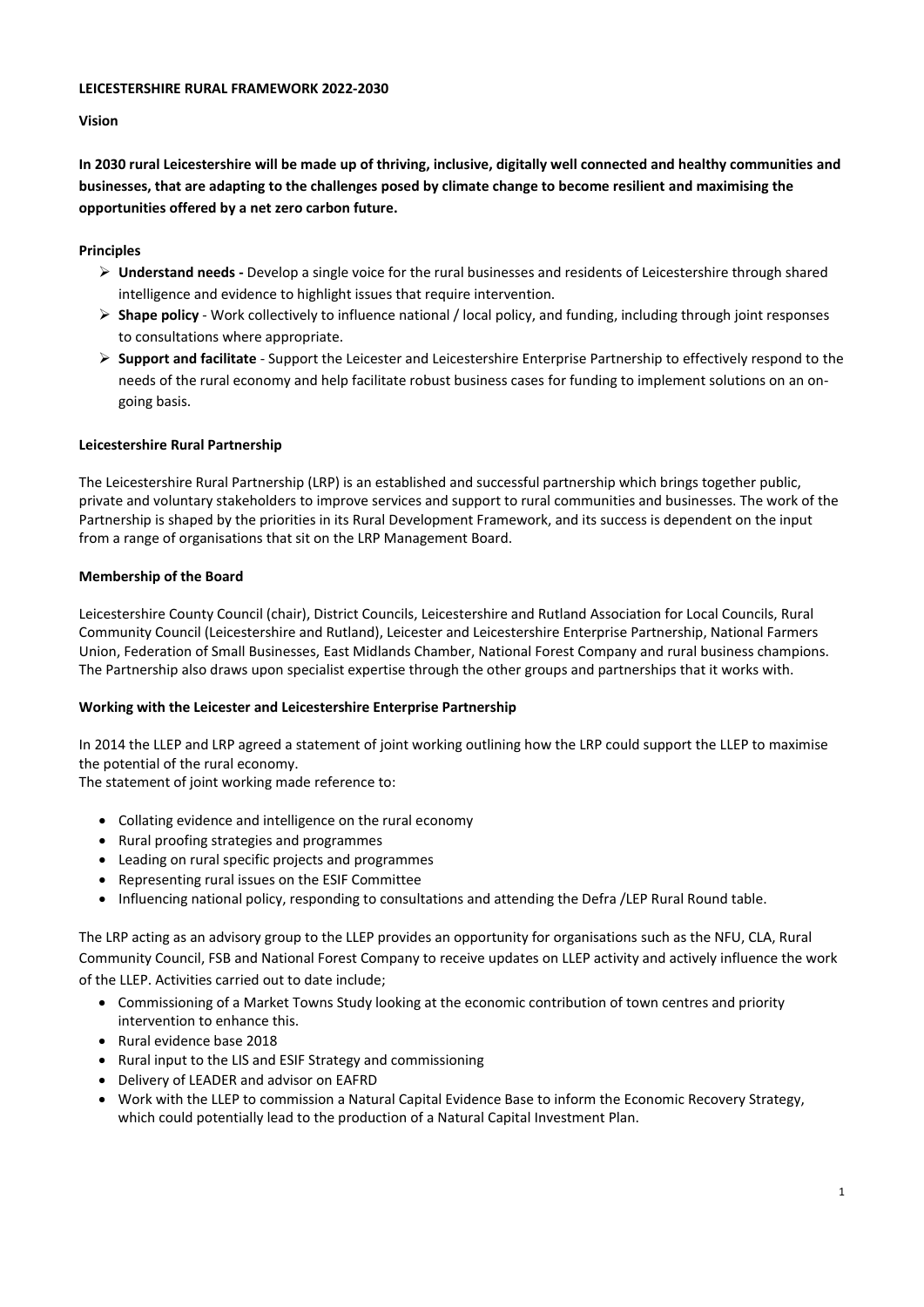While developing this Rural Framework, two major events have taken place; the EU Exit and the Covid-19 pandemic, the full impact of both are still unknown and are likely to continue for years to come. An Economic Recovery Cell was created with a number of partners in April 2020 and issues arising from LRP Management Board members were fed back in through this mechanism. An Economic Recovery Action Plan was produced by the Cell to focus on an initial 12-18 month period of the pandemic.

In February 2021, the LLEP commissioned consultants to produce an Economic Growth Strategy, which will look longer term to 2030 which sits alongside the Economic Recovery Action Plan. This was published in December 2021 and is contained in Appendix one at the end of this document. Although there is no specific section on the Rural economy in the Economic Growth Strategy, there are many relevant priorities that can be applied to rural areas and we can use this framework to influence the delivery plans as they are developed.

# **Rural Economic Priorities**

Following a workshop held in April 2019 with the LRP Management Board the following priorities were identified for inclusion in the Rural Framework:

- **Climate Change and the Environment**
- **Rural inclusion and skills including supporting those furthest from the labour market move closer to work.**
- **Support small and micro businesses in rural areas to expand, diversify and grow.**
- **Support sectors of significant importance to rural areas e.g. tourism, food and drink, professional and technical services and land-based businesses**
- **Improve physical and digital connectivity**
- **Shaping communities and places**

# **Climate Change and the Environment**

Leicestershire County Council has declared a Climate Emergency to commit to carbon neutrality by 2030 for its own operations and net zero carbon in Leicestershire by 2045. The Environment Bill seeks to write environmental principles in UK law for the first- time following Brexit, but the Government has delayed the passing of the Bill due to the pressures of dealing with the corona virus pandemic, so it is not expected to become law until the autumn 2021. Many districts have also declared an emergency. The LRP needs to investigate further, how we can work to support our partners on this.

The growing importance of the Environment and Green recovery, represents an opportunity to attract new businesses to the county, that are focussed on green growth and we need to investigate how we can upskill or reskill people, into supporting the green sector. To make our economy more sustainable, we need to adapt the skills that can be acquired in further education, to meet the needs of our local employers. The Midlands Energy Hub has identified that the Green sector is worth £2.8 billion in 2019/20 to the Leicestershire economy and there are 1022 businesses and 21,437 people employed in the sector.

We need to work in partnership with our local landowners, including the County Council owned farms, to make sure we are utilising our natural assets to their full potential and to act as exemplar projects. The LRP are working with key partners on a Natural Capital Evidence Base, which will underpin future work. The LRP need to engage with work being carried out on the Strategic Growth Plan to assess the implications on rural areas.

The LRP needs to support partners including the NFU, in promoting any changes as to how funding is allocated for farmers, including through the Environmental Land Management Scheme that will be phased in from 2023. The LRP need to keep

DEFRA aware of any issues, that arise as a result of implementation.

**Action; The LRP need to keep abreast of policies in this area, including Leicestershire County Council Environment Strategy, in order that we can maximise any opportunities to influence priorities/ lead on any future funding streams that arise to promote green growth.**

**Rural inclusion and skills including supporting those furthest from the labour market move closer to work.**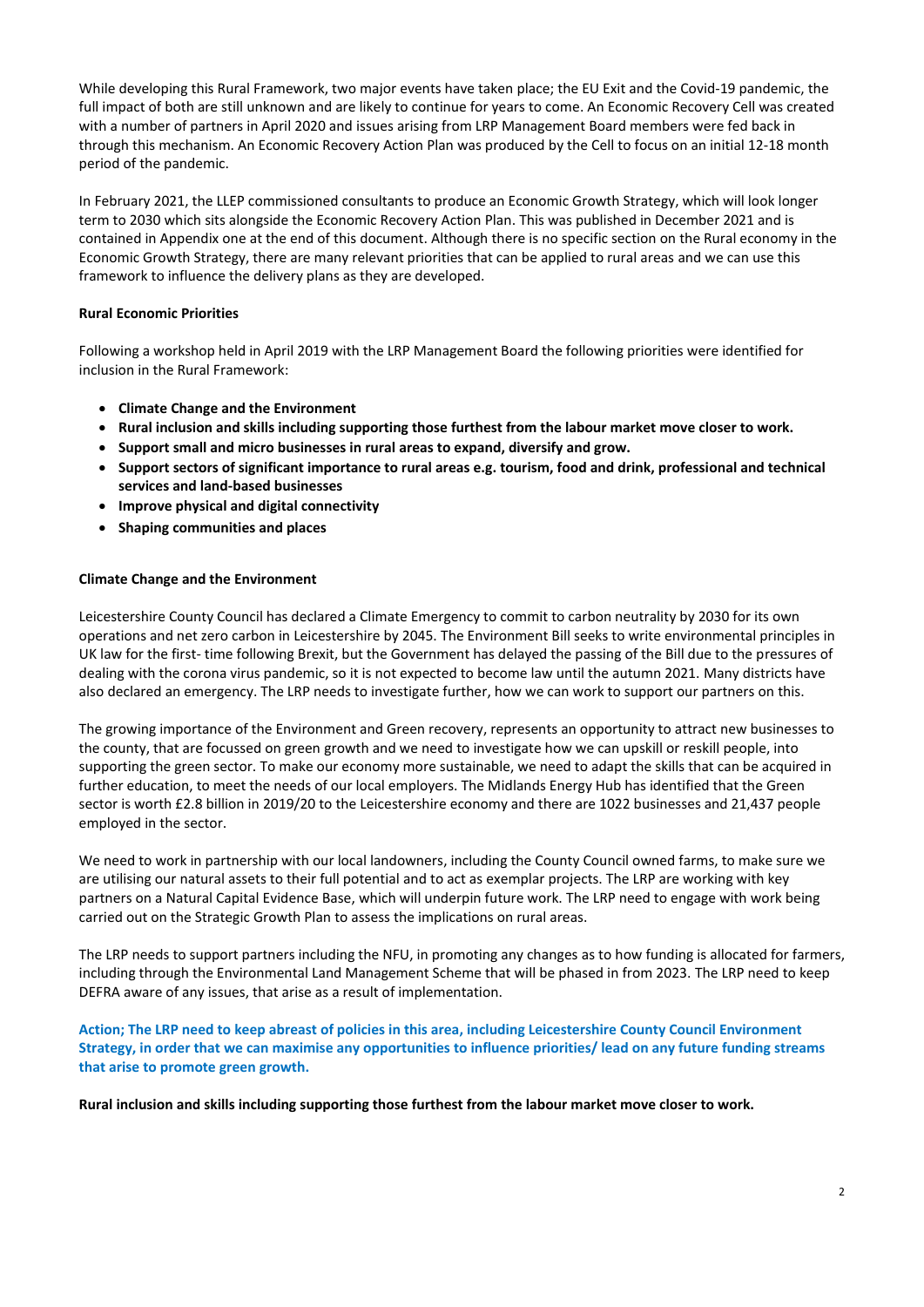The Unemployment rate if based on the number of claimants of Universal Credit at August 2021, shows 12,535 people searching for work in Rural Leicestershire, 7001 people are claiming UC but wish to upskill, 10,088 are on UC but not planning to work.

Data on the number of young people aged 16-19 not in education, employment or training (NEET) is released each month by Prospects. Overall, in January 2021, there were a total of 327 young people classed as NEET in Leicestershire (2.4 percent of the 16-19 population). In urban Leicestershire, this figure was the same, compared with 2.1% percent in all rural areas.

A total of 590 people ages 16-64 were claiming Job Seekers Allowance in rural Leicestershire in January 2021, out of 2,389 people in the county as a whole (25 percent of the county total). At a ward level, the highest number of claimants could be found in Stanton and Flamville Ward (36), followed by Anstey Ward (31). The JSA claimant rate for rural wards were generally lower than the county rate; out of 56 rural wards, only 12 had a rate higher than the county average of 0.5 percent.

The wider claimant count which looks at the number of people aged 16+ claiming JSA, plus those who claim Universal Credit and are required to seek work and be available for work, shows higher figures. There were a total of 4,145 claimants in rural Leicestershire in January 2021, out of 16,770 claimants in the county as a whole (25 percent of the county total). At a ward level, the highest number of claimants could be found in Stanton and Flamville Ward (210), followed by Ibstock and Heather Ward (205).

The LRP through lobbying the LLEP, ensured that part of the ERDF funding was allocated specifically for rural areas. The Work.Live.Leicestershire (WiLL) partnership helped people who are unemployed or economically inactive and living in rural Leicestershire move into job search, training, or employment. The programme commenced on 2<sup>nd</sup> January 2019 and runs to 31<sup>st</sup> Dec 2023, having just had its funding extended.

The JSA claimant rate for rural wards were generally lower than the county rate; out of 56 rural wards, only 12 had a rate higher than the county average of 3.9 percent. The highest rates were found in Lutterworth Orchard Ward (5.4 percent), followed by Lutterworth Springs Ward (5.1 percent).

There are pockets of hidden deprivation and many barriers to people in rural areas accessing employment, including transport for those without a car, and the lack of co-ordination between local transport providers and shift patterns which often start too early or finish too late for bus times. It is important that young people and unemployed people living in rural areas are able to access support in CV writing and job searching, together with training and work. What is equally important is upskilling the existing workforce to take advantage of the higher skilled, higher paid jobs in the technology sector and with increasing technology comes the ability to work from home, reducing the impact on the environment.

The loss of low skilled retail jobs as a result of a number of High street chains going into administration, will have an impact on young people in particular, as many start their careers, with a part-time job in retailing. The potential loss of jobs in the hospitality sector, will also have a huge impact. People need help in identifying what transferrable skills they have in order to apply for different jobs.

Please see the link to the unemployment dashboard [https://public.tableau.com/profile/r.i.team.leicestershire.county.council#!/vizhome/UnemploymentDashboard\\_4/JSA](https://public.tableau.com/profile/r.i.team.leicestershire.county.council#!/vizhome/UnemploymentDashboard_4/JSA)

The County Council has invested in a number of Recovery Schemes, including the national Kickstart programme. The

County Council, in partnership with the City Council, are creating 6-month placements for 30 young people to gain experience of work and if at all possible, these will be extended to 12 months. Some District Councils including HBBC and HDC are also acting as intermediaries and have put forward cohorts of 30+ jobs on behalf of SME's within the District. Other Districts including MBC and NWLDC are working with East Midlands Chamber as intermediaries.

Work and Skills Leicestershire is an extension of the Work club concept, that currently operates from County Libraries and provides support for people seeking work in terms of writing a CV, completing applications, job searches and improving interview skills. The current model is restricted to applicants from certain cohorts because of the funding, whereas the new scheme will cover all applicants and will be delivered by our Adult Learning Service from Community Libraries, the majority of which are located in rural areas.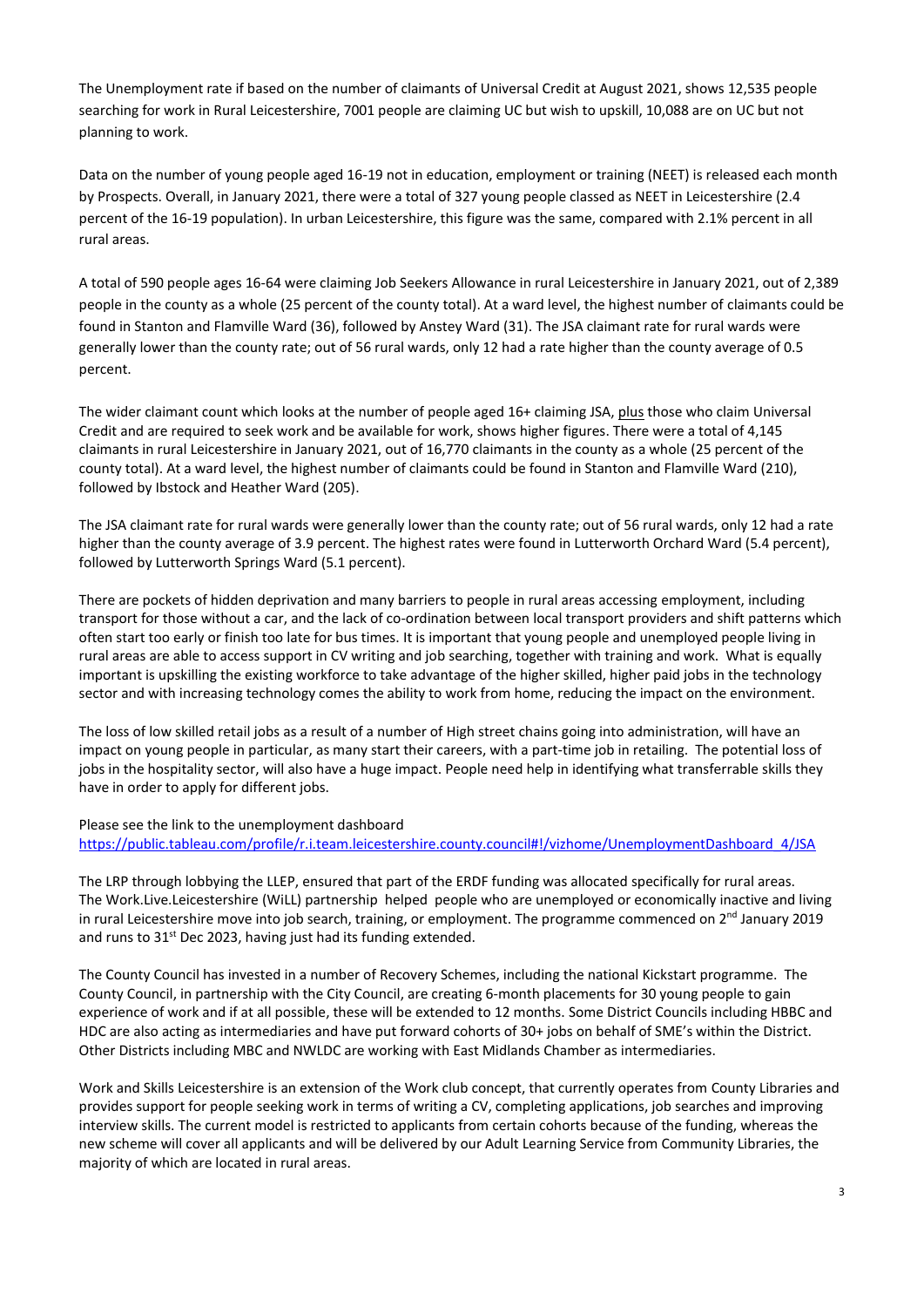The Economic Recovery Action Plan has the following relevant key actions;

- 1. Deliver additional targeted support to those young people most at risk of becoming NEET.
- 2. Create a Leicester and Leicestershire Digital Skills Partnership made up of key partners, businesses and stakeholders in order to address digital skills deficiencies in the workplace and wider society.
- 3. Deliver an area wide apprenticeship strategy in partnership with businesses

The LLEP having sought evidence of Digital poverty as evidence prior have now set up the Digital Skills Partnership. Any evidence from a rural perspective will be fed in. The LRP needs to champion greater connection between employers and communities to encourage sustainability – greater numbers of people living and working in the same locality. The LLEP now have an outline draft Apprenticeship Strategy that will be shared with partners in due course.

What is unknown is the type and number of new jobs that will be required in the green sector and whether courses are available in our Further and Higher Education establishments to support this. The drive for further apprenticeships being pushed by the government needs to link more closely with schools. Loughborough College have announced that they are trialling a Degree in sustainable engineering.

In farming the Red Tractor Consultation is proposing a need to have a Certificate to Farm and have CPD and sprayer certificates. If this could be built into apprenticeships, future generations of farmers will be better prepared. Farmers also need to become more technical, working out their carbon capture calculations and these skills need to be learnt, preferably as part of further education courses.

**Action- The LRP must keep a watching brief on any new funding streams that come forward, such as the UKSPF.**

- **There may be other specific support we should be looking at for rural areas based on evidence as it arises.**
- **The LRP in support of its partners, needs to champion specific agricultural issues, regarding course content through the Skills Advisory Panel.**

# **Support small and micro businesses in rural areas to expand, diversify and grow.**

There were a total of 12,340 businesses in rural Leicestershire in 2017, 36 percent of the total businesses in the county. Between 2017 and 2020, there was a decrease of 735 businesses in the county, a decrease of 1.1 percent, compared with a 3.6 percent decrease in urban areas and 2.8 increase in rural areas of Leicestershire. Overall, micro businesses (0-9 employees) in rural Leicestershire make up a slightly larger proportion of the total; 88.9 percent of the total compared with 85.6 percent in urban Leicestershire and there are higher than average numbers of homeworkers, especially in Harborough District. This presents a real opportunity for rural growth and job creation.

In 2016 there were almost 2,000 agricultural holdings in Leicester and Leicestershire. The highest number could be found in Harborough (603) followed by Melton (434). This translated into over 150,000 hectares of farmed land. In 2016, there were a total of just over 7,000 people working on commercial agricultural holdings and the largest number of workers could be found in Harborough (1,555) and Melton (1,079).

The LRP were instrumental in influencing the priorities of the EAFRD grant scheme at a local level, to include support for Tourism businesses, business development of SME's and Food processing. The LEADER grant scheme which operated in Harborough and Melton districts was applied for by the LRP and had the following priorities;

- 1. Support for increasing Farm productivity
- 2. Support for Micro and small enterprises including farm diversification
- 3. Support for rural tourism
- 4. Provision of rural services
- 5. Support for Culture and Heritage activities
- 6. Support for increasing forest productivity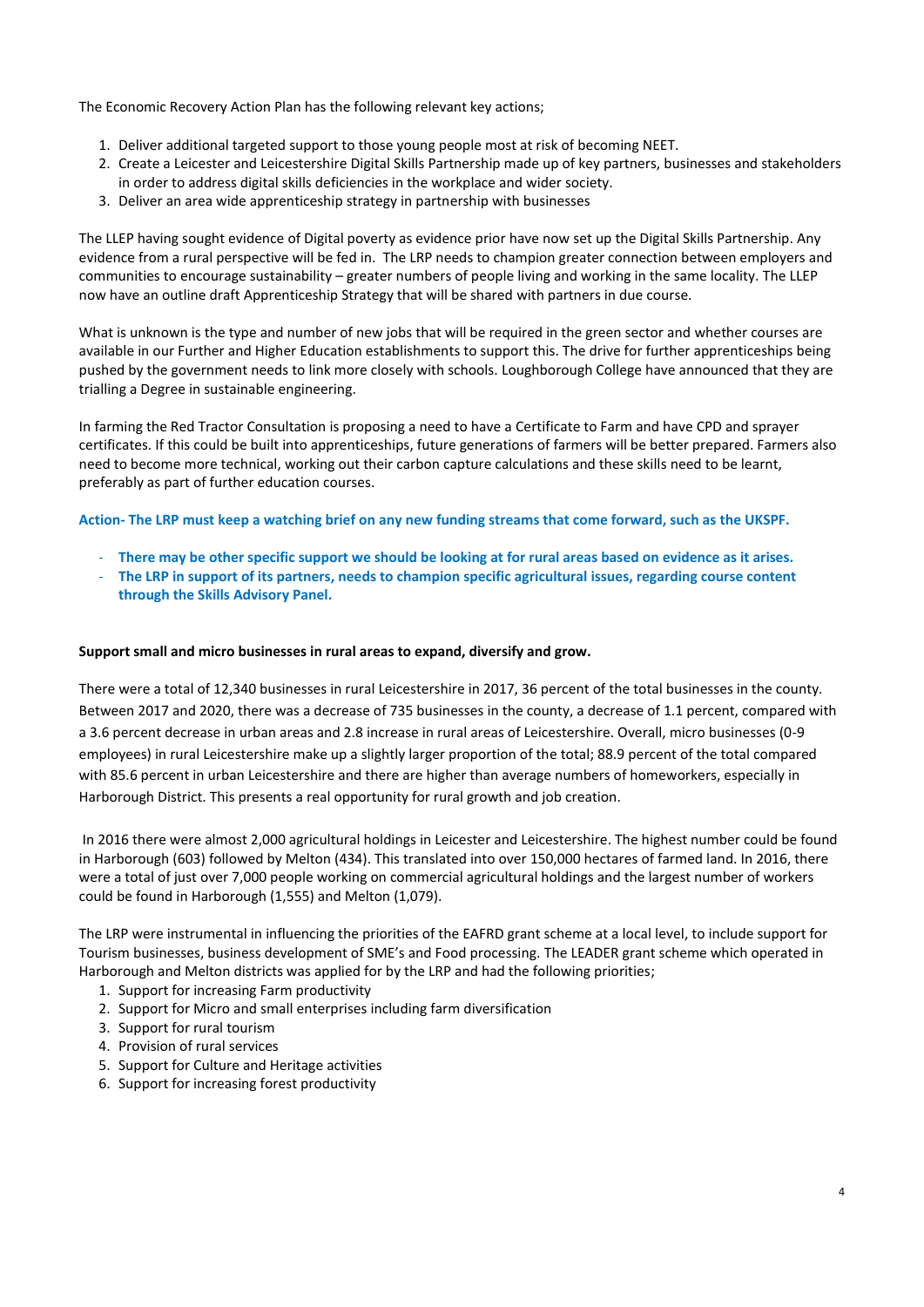With these funding sources now ended and future funding likely to be devolved through the UK Shared Prosperity Fund, it is vital that the LRP lobby and inform the LLEP or whoever the funding is devolved to, to include references to the shared priorities of the LRP.

**Action- The LRP needs to carry out any initial preparation now, to develop a pipeline of potential projects, to ensure we are in the best position when the UKSPF is open for applications**

- **It also needs to examine what the potential criteria for such a scheme would be, through identification of gaps and ensuring there is no duplication with schemes being run by partners such as the National Forest. Partners have already identified that increasing forest productivity is not relevant for all areas of the County.**

A number of thriving Business Hubs across the county, including the Innovation centre in Harborough and Grow on Space, together with the Atkins Building in Hinckley and Melton Cattle Market, provide support for rural businesses to access advice and share knowledge. Melton has a desire to develop a Food Enterprise Centre to support small and micro businesses in the food processing and manufacturing sectors.

Melton Borough Council are in the process of encouraging DEFRA to re-locate to Melton Mowbray which would put Leicestershire on the map should this be successful.

Lack of Digital Skills has also become apparent (see skills section above). If the example of the Digital high street is examined- as non-essential retail was forced to close during the pandemic, it became clear that there were a large number of independent retailers in our Towns and Rural centres, who could not sell on-line, or even advertise themselves by social media. Loughborough BID have introduced a town wide platform that enables retailers to upload their products to sell Shop.Loveloughborough.co.uk. Charnwood Borough Council have introduced a similar platform for the whole borough. Given the huge shift to on-line sales, this will enable smaller businesses to compete. The LRP will keep a watching brief on this to assess its success.

The impact of Covid on Leicestershire's Rural economy is highlighted in the Leicestershire Recovery Action Plan as follows;

- 1. The need to respond to an anticipated increase in demand for start-up support through the development and coordination of a cohesive local framework for start-up support. This will draw together existing offers including provision for the development of entrepreneurial skills among key groups, e.g. newly redundant, graduates, young people and women. The issue could be a lack of awareness of this type of support to the targeted groups. The Districts are currently working with the LLEP on a programme of support, utilising ARG- Additional Restrictions Grant funding.
- 2. Provision of support for the development of locally based supply chains, where possible to address instances where chains have been broken as a result of Covid-19 and to mitigate against the impact of EU transition (see Agriculture example above)
- 3. Utilising established channels, put further investment in place marketing, with outputs which play to the strengths of the area, mitigating against any residual negative image resulting from Covid-19 and connecting and communicating effectively to new markets and visitors alike.
- 4. Provide support to enable digital transformation in SMEs across a range of sectors.

# **Action –The LRP need to be aware of any rural business issues, in order to lobby and support.**

**Support sectors of significant importance to rural areas e.g. tourism, food and drink, professional and technical services and land-based businesses**

The largest proportion of businesses located in rural areas are in the Professional, Scientific and Technical industry sector (14.7 percent), followed by construction (11.8 percent) and Agriculture, forestry and fishing (11.6 percent). Micro businesses (0-9 employees) make up the vast majority of rural businesses. In comparison, the largest proportion of small businesses (10-49 employees) can be found in Accommodation and food services (16 percent) while a fifth (22.6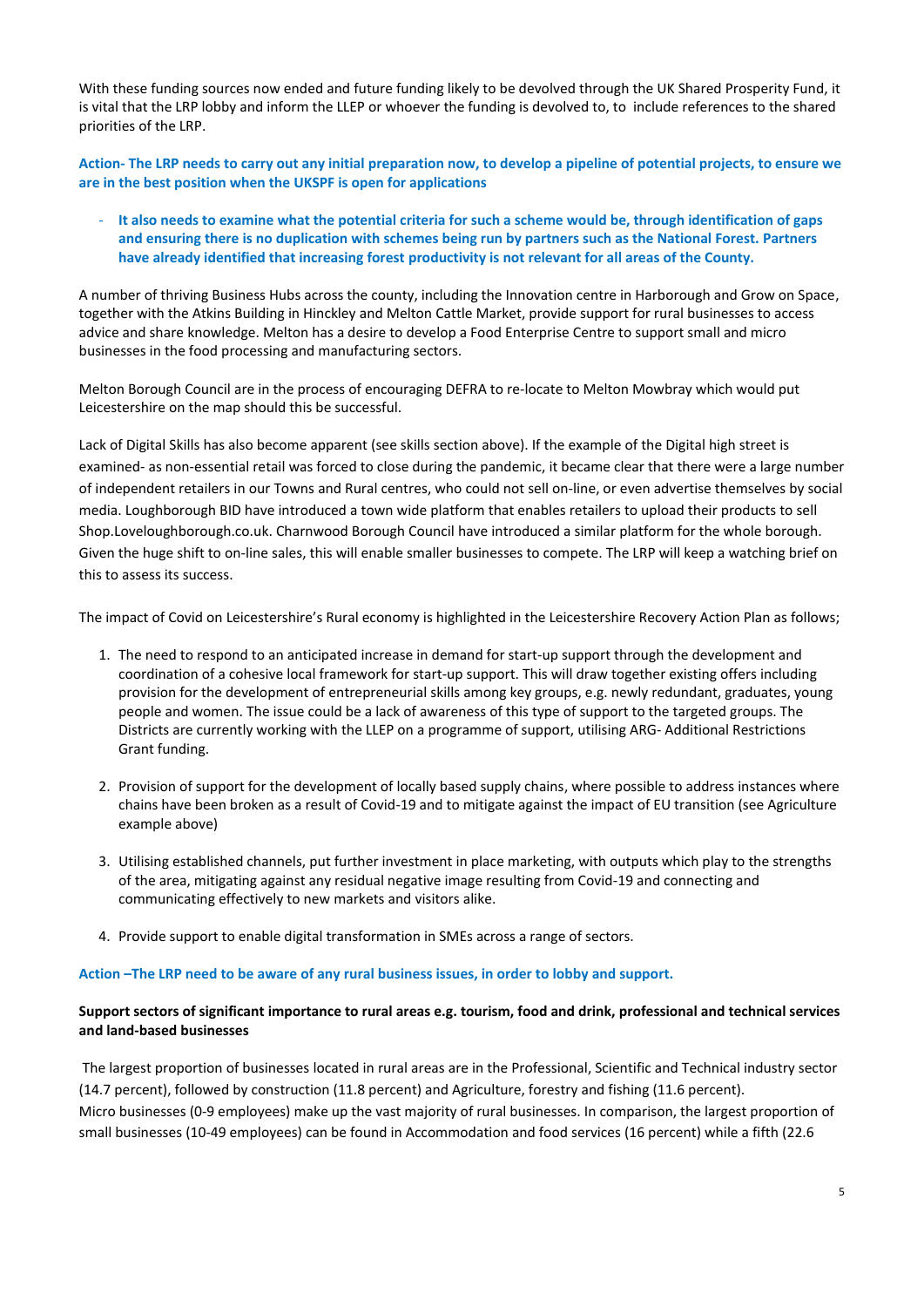percent) of medium sized businesses (50-249 employees) can be found in Manufacturing. Transport and Storage make up 66.7 percent of large businesses (250+ employees) and 19.4 percent of medium businesses.

There are a number of larger employers in the county that support these key sectors and strengthen the local supply chain such as Samworth Brothers and Twycross Zoo. Rural areas of the County have attracted a large number of logistics businesses, for example at Magna Park in Lutterworth, Caterpillar at Desford and Pallex at Ellistown, due to their proximity to the motorway network and their land requirements. This means there is a huge influx of employees at shift change times causing issues on rural roads.

Agriculture is still the main land use in the County, accounting for over 80% of the land area and employing over 7000 people in 2016, with the highest proportions in Melton and Harborough. As well as being a significant employment sector this provides a good opportunity for job creation through diversification activities (see 2. Above)

The LRP recognises the importance of sustainable land management and the associated long term environmental and economic benefits that this can bring. With central government's commitment to Clean growth, it is vital that the LRP champions this challenge, to ensure mitigation and where possible, ensures positive impacts on the environment. The LRP are lobbying DEFRA to try and seek clarity on the ELMS scheme as there is going to be a gap in support between EU subsidies ending and the ELMS coming on-stream.

The county has a growing offer to support the leisure and tourism sectors, including the National Forest, Bosworth Battlefield and its links to Richard III and Melton Mowbray Food (pork pies and stilton cheese). Key investment is being secured to enhance Charnwood Forest and the Grand Union Canal including Everards Meadows and links to these, need to be exploited, to enhance Leicestershire's tourism and inward investment offer and to deliver economic growth.

Travel, Tourism and hospitality sectors have been among the hardest hit by Covid-19 and the impact has been keenly felt across the area. A Tourism Recovery Framework has been developed by the Tourism Advisory Board. The LRP need to support the recovery framework, as many B&Bs, attractions and hotels, restaurants and pubs are based in rural areas. The Uncover the Story campaign has now developed campaigns based on various attractions and a video on Leicestershire's Market Towns to attract visitors back, by ensuring that they feel safe and welcome through enhanced communication and national marketing to attract visitors from a wider area. The impact of Covid-19 over the past 12 months has meant that people are staying more in the UK for holidays and they are looking for new areas of the country to explore.

Towns and Rural centres. Our Towns have struggled over the last 12 months, with 3 lockdowns and the need to maintain social distancing means the hospitality sector in particular, being affected. As at Feb 21, the vacancy rates within our towns remains below the national average and the small units are being filled as soon as they become empty. The towns all have at least one large unit, where a multiple retailer has gone into administration – eg Arcadia Group, Peacocks and Argos moving into Sainsburys stores. Our town centres are also suffering from a lack of footfall and the challenge is to entice people back, with the message that the town centre is safe. This is going to be a long-term issue with a wider regeneration of our town centres being required, to address the necessary shrinkage and re-purposing of the town centres. Melton are currently undertaking a Town centre Visioning exercise and the Lutterworth Town Centre Masterplan that had stalled with the pandemic has been approved.

On a positive note although town centre footfall is 50% of what it was pre-lockdown, footfall is increasing week on week, as people visit the town centres to access services. Village shops are reporting an increase in demand and utilisation as a result of the pandemic. In the business tracker survey produced by the LLEP 24% of the 200 businesses in the survey hadn't seen a decline in turnover and 27% expect to expand within the next 12 months..

#### **Action; LRP to examine whether it can influence/lead on any future funding to support these sectors and LRP to support**

#### **Improve physical and digital connectivity**

Growth within the rural economy requires supporting infrastructure, including suitable premises and access to Superfast Broadband. Figures for Leicestershire as a whole, show that by the end of 2018, 97% of the county was able to receive Superfast Broadband (SFBB) of 30+mbps. This figure however, masks what is happening in rural areas, as it includes the City of Leicester where coverage is almost complete, whereas the two most rural areas of Leicestershire**:** Harborough and Melton Districts will only have 94 and 93% coverage respectively and 16,500 homes and businesses are still unable to access SFBB. Given that many rural businesses are technical in nature and high value, including architects, with large downloadable files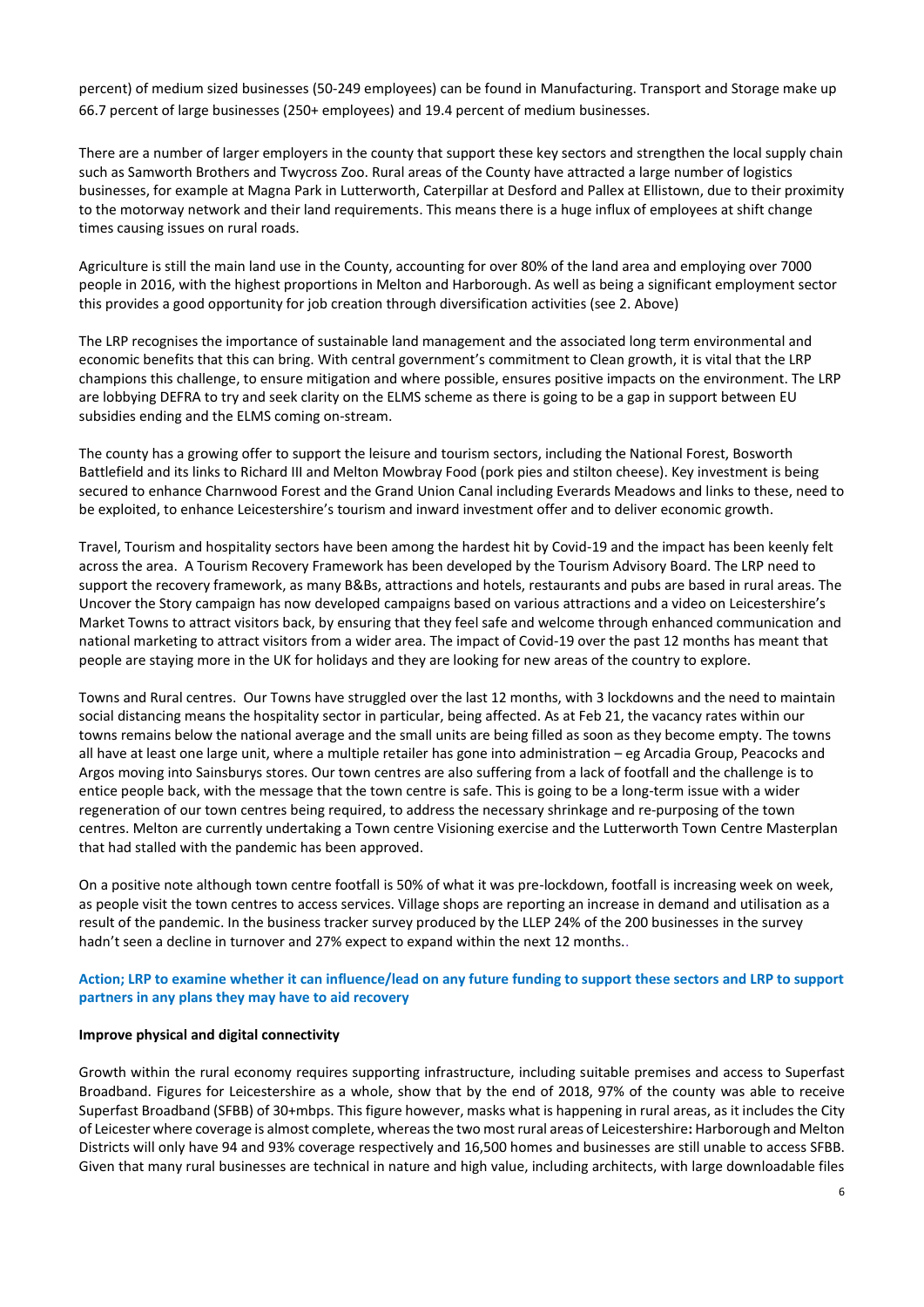and web- based businesses, reliable and good broadband speeds are critical. Some of the remaining 16,500 premises are part of contract 3 of the Superfast Leicestershire Programme, worth over £5 million, that is in the process of being delivered. Those premises currently not receiving SFBB, are mainly in rural areas. This issue has been highlighted during the pandemic with the increase in people working from home. A new project Gigabit fund has been established by the Government to tackle the hardest to reach properties. Leicestershire will join with Warwickshire to ensure there is sufficient mass of premises to undertake a procurement which will commence in 2022 with the contract starting in 2023.

Mobile phone coverage is also an issue, with good signal outdoors, in rural areas of the county, across the four providers, although there are a number of not-spots. Indoor coverage is less reliable and proves challenging to businesses located in the more remote areas. This will become an issue to farmers as they need to be registered on the cloud, via their mobile phones, in order to submit information on their livestock, to cover animal welfare and traceability The introduction of 5G trials in some urban areas seems a long way off as a solution for rural areas.

To extend the coverage and provide Gigabit capability connectivity in areas that are unlikely to benefit from commercial investment Building Digital UK (BDUK) which is part of the Department for Digital, Culture, Media and Sport (DCMS), is investing in Digital Hubs which operate by identifying public sector buildings and subsequently providing the necessary funding to upgrade these sites to access gigabit-capable connectivity. The benefit of this approach are:

- By providing a gigabit-capable connection to a public building it enhances its service to the public.
- The surrounding area may co-incidentally become increasingly viable for commercial intervention, stimulating the market to build more networks in these areas at reduced costs.

Alongside the Hub model approach, there would be additional benefits to residents and businesses being able to apply for Rural Government Vouchers to fund deployment of gigabit-capable connections in communities in the hardest to reach rural areas of the UK. Superfast Leicestershire are investigating a number of sites across the County. Given the reductions in passenger transport services in some areas of the county, there are real issues for residents in rural

areas, without access to a car. The LRP will work to support flexible transport solutions for rural areas, to enable people to access services in larger settlements and will encourage the business community to be involved and be innovative in creating solutions, for example car share schemes. It is apparent that bus services do not appear to correspond with travel to work patterns, especially at Logistics sites such as Magna Park.

See Skills section above for issues with Digital Skills

# **Shaping communities and places**

At the end of May 2021 there were 114 adopted or designated Neighbourhood Plans in Leicestershire and 12 groups have been formed to take forward their plans. This still leaves 112 settlements without a plan. These plans are vital in assessing a community's aspirations for future housing growth. As the population in rural areas is projected to grow as highlighted in the Strategic Growth Plan, it is vital that a ready supply of affordable housing is provided to meet both the growing ageing demographic and for young people who may need the family support network, that may be located in rural areas, in order to assist with care of older relatives and to receive childcare help.

The Rural housing group which includes District Councils, Registered Providers and other rural housing specialists leads on delivery of needs assessments and works on identifying exception sites, which has led to delivery of a number of smallscale schemes, for example in Cosby. The group including the LRP, have commissioned consultants to provide the service for a further 12 months, concentrating on identification of new sites.

Both housing and planning are the remit of our District and Boroughs and the LRP needs to request regular updates on progress of sites, within the Strategic Growth Plan and within revised local plans as they move forward.

Our Towns and Rural centres provide vital access to services, for the rural hinterland. Many town centres are facing challenges, including closures of banks, building societies and post offices which can affect the least mobile groups of society. Many multiple retailers are rationalising the number of branches they currently own and this has led to an increase in the number of vacant units in some town centres. Town centres need to re-invent themselves as go to places for experiences, events and to access services and as such, should focus on event provision and engaging community groups to participate and host these events. The number of Rural Pubs is decreasing and the pandemic may accelerate this trend. These often provide a lifeline for residents in rural villages acting as Community Hubs and local shops.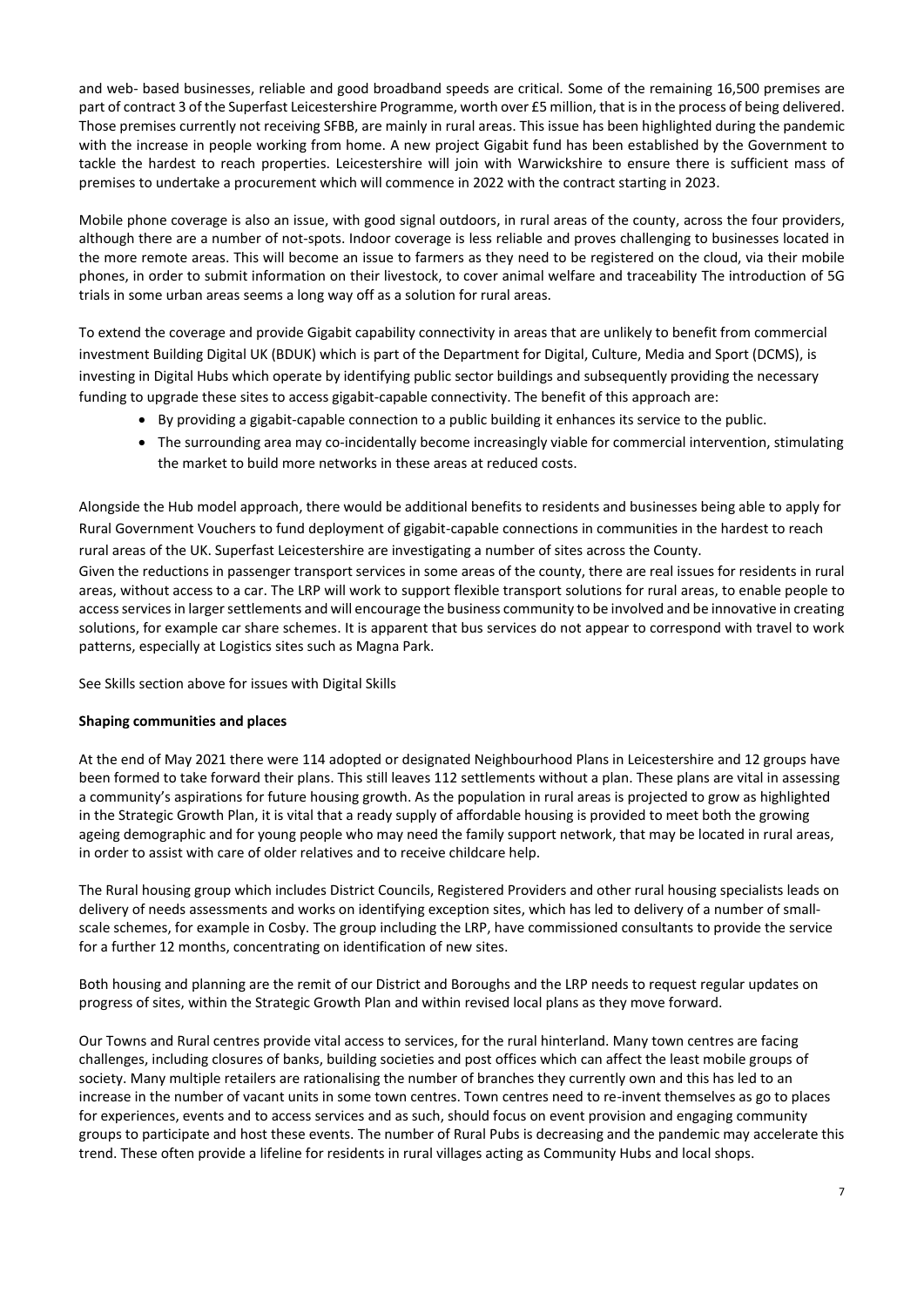8

A positive outcome of the pandemic has been the increased use of our local retailers. Many of our local shops are now stocking more local produce and instigating shop local campaigns and this in return is reducing food miles. Work is already underway through the local Food Plan to increase the provenance of food and to work on food seasonality and local procurement of local food, using the County Councils influence on procurement.

The LRP in more recent years has been focussed on economic priorities, however the pandemic has demonstrated the importance of voluntary groups in providing services in local communities. Insight data is highlighting the need to build confidence within our local communities. The LRP may not lead on these community initiatives, but if any collective influence is required, the LRP may be able to help. The LRP would like regular feedback from partners, especially the Rural Community Council and the Communities Team within the County Council, to ensure the LRP can add any necessary influence on issues as they arise.

The Voluntary / Charitable is a sector significantly impacted by Covid and likely to face limited opportunities going forward unless less focus is put on "Covid" related funding. To support recovery, there is a need to start funding and investing in good infrastructural support for the long term, rather than the next 6 months. It is small groups that have better connections at a grass roots level, with issues within communities and now need on-going support. A good example of this is the Good neighbour scheme.

**Action; LRP to have regular agenda item on issues arising from Community/Voluntary sectors and assist partners as appropriate**

### **Summary**

The Rural Framework demonstrates a strong vision and a number of principles to be able to support Rural Leicestershire. As new strategies and funding streams evolve this may require the priorities to be changed/updated but this can be reflected in the Action Plan document set to follow the approval of the framework.

The action plan can also summarise the key projects that meet the priorities of the LRP and will be updated on a quarterly basis.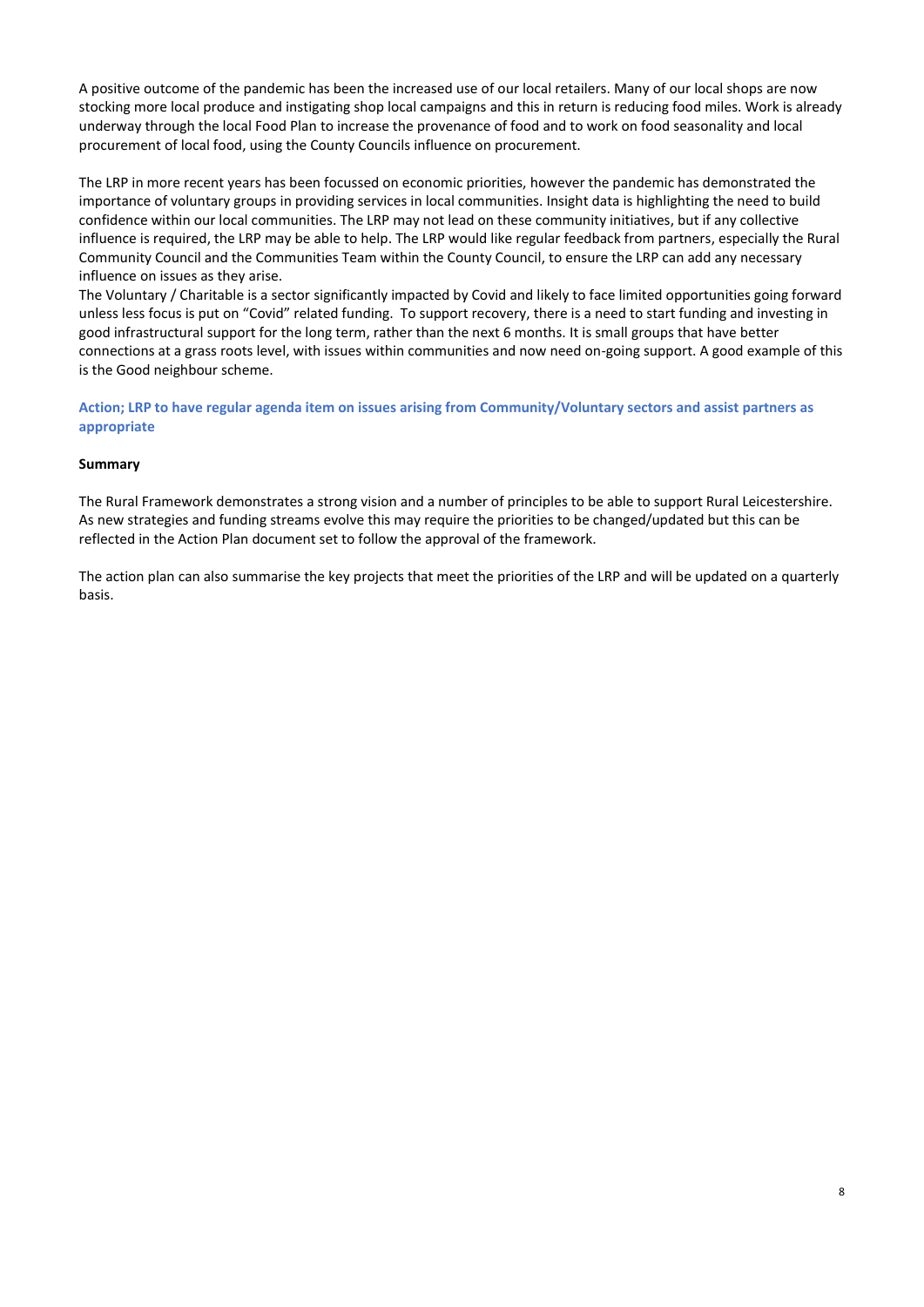# **Appendix one**

### **Leicester and Leicestershire Economic Growth Strategy**

*Using our local capabilities, innovations and skills – we seek to build a productive, innovative, inclusive and sustainable community at the cutting edge of science, technology and engineering by 2030*

The Strategy is built around 4 main pillars as can be seen below with the main priorities of each listed underneath;

**1.PRODUCTIVE -Grow GVA and productivity, continue to develop a leading science and technology-led economies 2.INNOVATIVE - Global innovation leadership, increase innovation activities across the whole business base 3.INCLUSIVE -Create a resilient, adaptive workforce where all residents have access to skills and career progression and are paid the living wage** 

**4.SUSTAINABLE -A leader in low carbon solutions, with sustainability principles built into everything we do.**

Working with partners, delivery plans will be developed and resources secured for the individual pillars and priorities within the Strategy.

### **Productive Priorities;**

1**. Entrepreneurial, resilient and high growth businesses** -Continuing to build an entrepreneurial region, further improving rates of enterprise start-up and scale-up, and helping businesses recover after the pandemic, including people based in rural areas.

2**. Attract and grow international businesses, investment and visitors** -Support the contribution that international trade and investment makes to economic growth, productivity and the creation of high-skill and high value jobs; and renew our efforts to develop the visitor economy.

3. **Employment and skills for growth-**Build relationships and joint initiatives to meet the employment and skills needs of employers and the future economy

4**. World class business locations -**Continue to develop and provide the business sites and locations needed to become a world-class location for science, technology and professional services

The Leicestershire economy is dominated by SME's and a high proportion of these are based in rural areas and Market Towns. Key sectors of interest include Agriculture, Textiles, Creative and cultural, Construction, Tourism and the Visitor Economy and the Voluntary and non-profit sectors all of which have representation in rural areas. The Strategy states that it will provide ongoing support to business recovering from Covid-19, adapting to the new trading relationships with the EU, and reflecting the specific needs and issues affecting rural businesses and the agricultural economy. Businesses will also need support to address climate change, resource exploitation and biodiversity loss, and business support and advice will need to adapt and change to enable this.

There is a recognition that our Market towns and Rural centres represent an opportunity for businesses to re-locate to and may represent alternative uses for vacant retail space. The strategy highlights the need for reinventing and place shaping in the centres.

#### **Innovative Priorities**;

- 1. **Global innovation leadership** Supporting our outstanding R&D strengths and innovation achievements
- 2. **Increase and broaden innovation activity amongst businesses** Increase innovation activity amongst the wider SME and business base
- 3. **Successfully pioneer and apply emerging and new technologies-**Helping businesses to successfully pioneer and apply
	- emerging and new technologies to become more competitive and resilient
- 4. **Innovation for sustainability -**Innovation will need to be harnessed to help businesses survive and thrive as the economy transitions to sustainability and market regulations and customer expectations change.

There were two types of business during the pandemic – those with the digital systems that meant their business and workforce were already online and could be rapidly digitally enabled – and those with very little digital presence and capability. There has been a big difference in the performance of these two types of business.

In 2020, 25 per cent of Leicester and Leicestershire businesses provided the facility for customers to order and pay for goods or services on their website. 20 per cent of businesses with an internet presence increased the facility for customers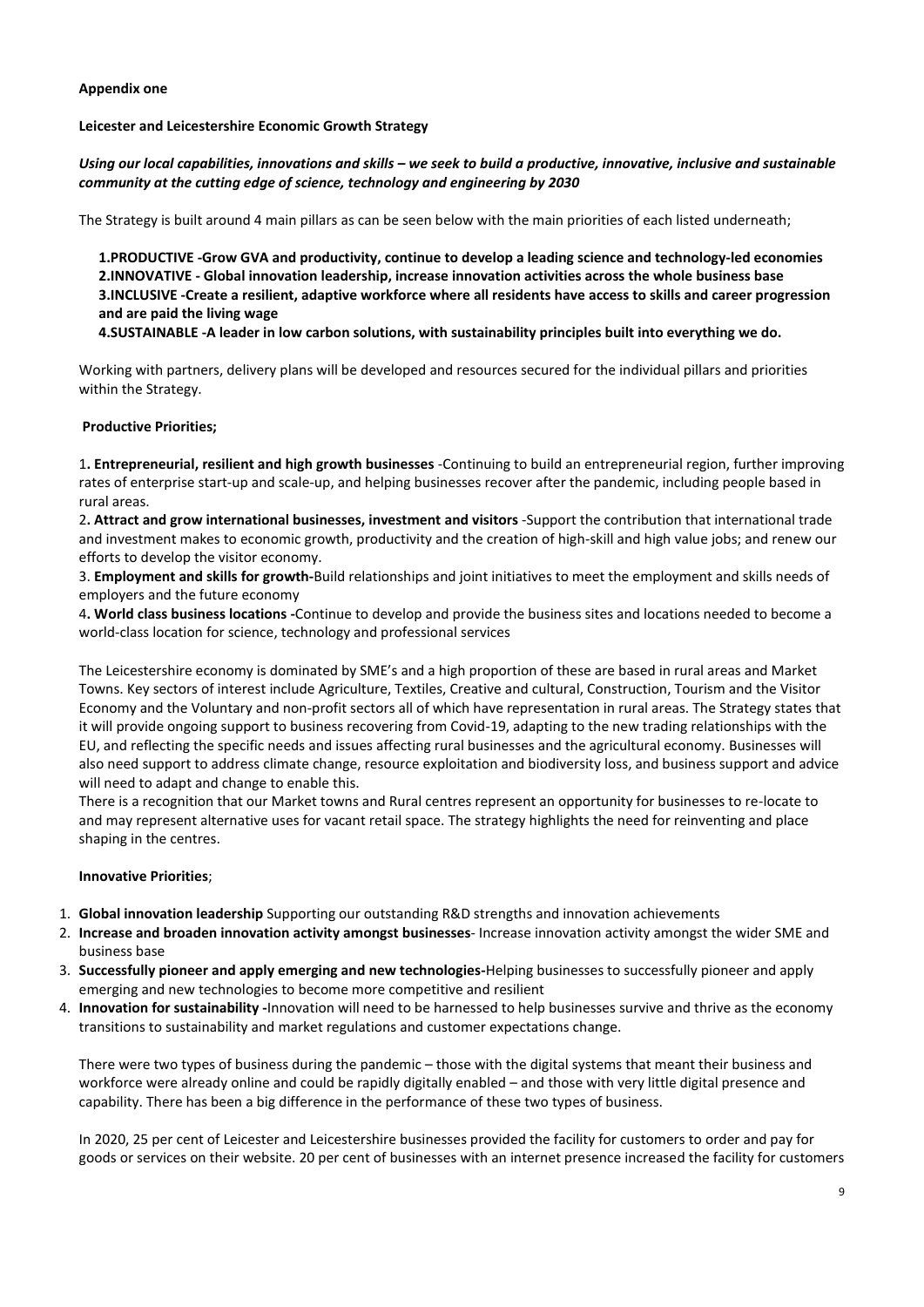to do this during 2020. 45 per cent of Leicester and Leicestershire businesses have invested in digital technologies over the past 2 years, with an increase in 2020.

Businesses will need to innovate if they are to thrive in a future economy where customers prefer sustainable businesses and products, new regulations make current standard technologies and business practices unviable, and climate change introduces new risks and resource scarcity. Certain sectors, such as Food & drink can, and already have been affected – such as by the transition to more plant-based diets.

# **Inclusive Priorities**

1. **Informed choices and routes to job and skills progression** -Deliver services to prevent increases in youth unemployment, provide employer-led skills development, progression pathways and increase apprenticeships

2. **Improve skills and qualifications attainment and employability of the workforce** -Reduce the flow of low skilled, poorly qualified individuals into adulthood, and address low qualifications and skills attainment in adults.

3. **Improve access to work, labour market inclusion and wellbeing at work -**Improve access to work, labour market inclusion and wellbeing at work for all communities and residents.

4. **Improve job quality, in-work progression and pay** -Improve the quality of jobs, in work progression and pay, and access to opportunity**.**

While many rural areas appear to lack the deprivation of urban areas, poorer access to public services due to greater distances and irregular public transport can place barriers to services in more remote areas. More expensive house prices in sought after rural areas also puts housing out of reach for many. The pandemic has laid bare the Digital skills divide.

# **Sustainable Priorities**

1. **Sustainable places, city and town centres -**Create adaptable and resilient town and city centres, rural areas and urban communities, delivering sustainable sites for housing and jobs in strategic locations that can be serviced by sustainable transport, and protect the environment and built heritage

2. **Sustainable transport and** connectivity -Build and promote sustainable modes of transport, decarbonize road transport and improve broadband connectivity whilst also supporting healthier growth

3. **Sustainable energy** -Increase renewable energy generation and implement smart energy networks

4. **Sustainable business -**Support business decarbonization and sustainable business practices.

Although there is no specific section on the Rural economy in the Economic Growth Strategy, there are many relevant priorities that can be applied to rural areas;

While Leicester and Leicestershire hosts world-leading universities and has many well-qualified residents, its overall educational attainment lags behind the rest of the UK, and this is reflected in lower pay. By 2030, it is forecast that 42 per cent of jobs within Leicester and Leicestershire will require Level 4+ qualifications. Demand for Level 2 and Level 3 jobs are also both forecast to grow by around 5 per cent.

- A key challenge will therefore be to improve educational attainment and increase the number of higher-level qualifications and skills, in order to meet the increasing demand for higher-skilled workers within the area.
- Reflecting the strong role of SMEs in the Leicester and Leicestershire economy, we will achieve high rates of entrepreneurship and start-up and help businesses realise their growth ambitions, with high growth business support and advice.

The Leicester and Leicestershire economy is dominated by small businesses - with 89.8 per cent of businesses micro-sized (employing less than 0- 9 people). Building on Growth Hub support and expanding on successful initiatives such as the MIT REAP Programme, we can continue this substantial progress made in the last 10 years, as the size of the business base has increased with a record number of businesses established (+ 20% between 2014 and 2019), and start-up and survival rates have improved, all at a faster pace than the national average. Businesses will continue to be supported through the uncertain recovery period and the EU transition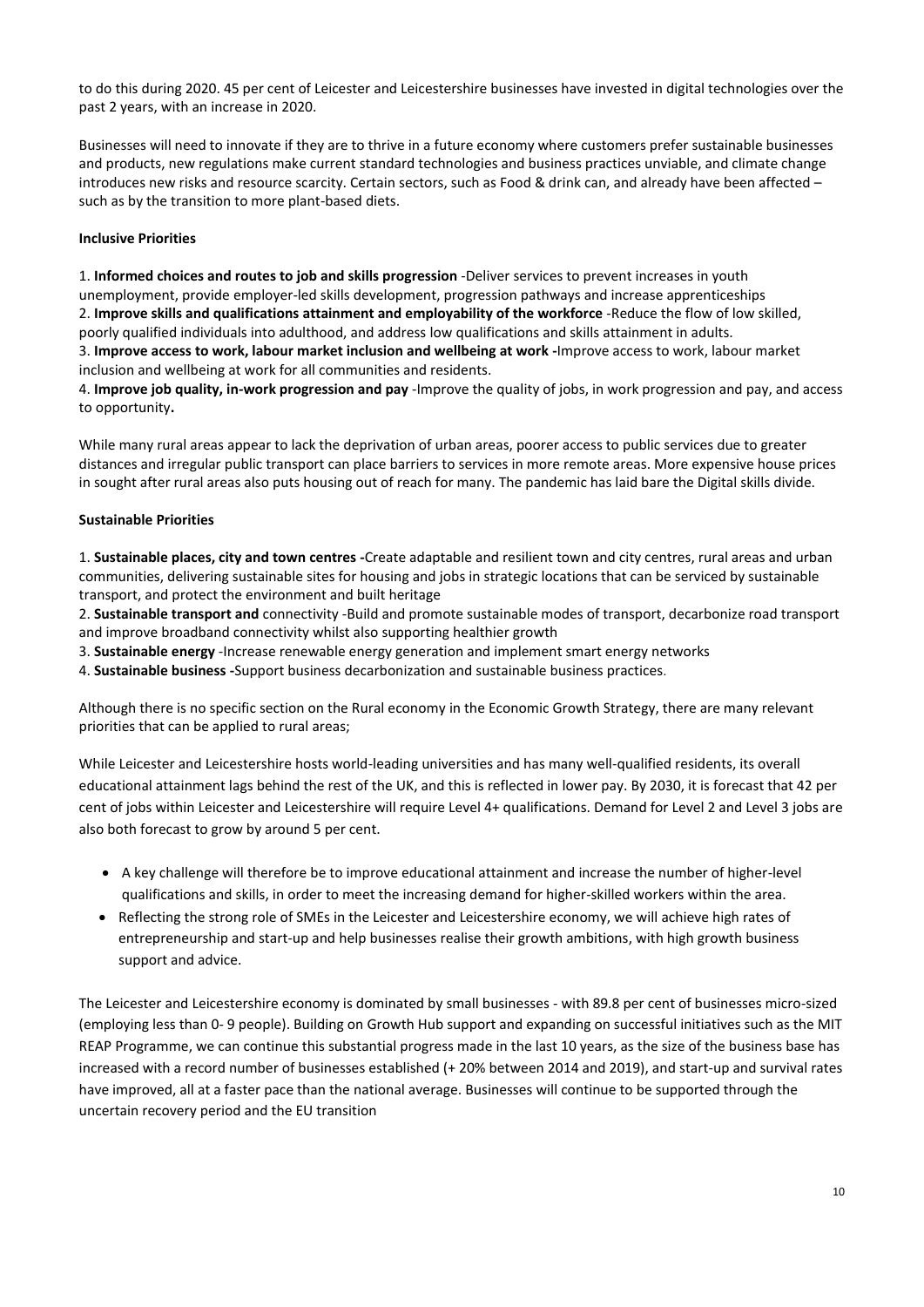- Within the existing Growth Hub, Create a local framework for start-up support to support self-employment and entrepreneurship – including support for key groups such as those newly unemployed, graduates, young people, women and rural residents.
- Provide for the next stages of grow-on and networking space and premises; integrate growth sector needs into skills pathways and careers guidance. Provide scale-up support to businesses.
- Provision of ongoing support to businesses on both Covid19 and Brexit, through the Business Gateway Growth Hub including financial readiness.
- Sector recovery and supply chain plans, together with effective targeting of support of industries affected by Covid19 and Brexit.
- Diagnostic and peer support networks and services for ongoing business resilience across the diverse range of sectors within the Leicester and Leicestershire economy.

Cultural, leisure and tourism industries generated £1.88bn for the local economy in 2019 but have been highly disrupted by the pandemic and social distancing measures. Tourism, hospitality and retail accounted for 58,000 (50 per cent of all) Covid-vulnerable jobs in Leicester and Leicestershire. Prior to the pandemic, there were plans in place to develop the visitor economy further by developing awareness of Leicester and Leicestershire as a destination. Now, support is needed for the sector's recovery as well as strengthening and differentiating it in the long-term.

- Build the visitor offer and branding around key USPs such as sports, culture, leisure and Heritage.
- Local skills needs will also be driven by the shortfall in overseas workers, caused by Covid-19 and the fall in EU workers coming to, and remaining in the locality and the wider UK. Sectors particularly vulnerable include Distribution, Hotels and restaurants, Textiles, Food and drink, Banking, Finance and insurance, Public administration, Education and Health and social care, and Agriculture.
- Reinventing and renewing town centres and place-shaping, and understanding and delivering how employment sites and premises play a role in this.
- Sector-focused accelerator programmes to improve connections and technology transfer between technology leaders and SMEs.
- Develop support to accelerate incremental innovation undertaken in the majority of SMEs.
- Develop skills and capabilities for innovation; provide risk/investment finance for innovation

There were two types of business during the pandemic – those with the digital systems that meant their business and workforce were already online and could be rapidly digitally enabled – and those with very little digital presence and capability. There has been a big difference in the performance of these two types of business. In 2020, 25 per cent of Leicester and Leicestershire businesses provided the facility for customers to order and pay for goods or services on their website. 20 per cent of businesses with an internet presence increased the facility for customers to do this during 2020. 45 per cent of Leicester and Leicestershire businesses have invested in digital technologies over the past 2 years, with an increase in 2020.

- Provide support to enable digital transformation in SMEs across a range of sectors.
- Events, support materials and peer networks to demonstrate leading practice in digital business

Covid-19 has compounded and deepened the pockets of deprivation in Leicester and Leicestershire. Prior to the pandemic, around 24 per cent of neighbourhoods (LSOAs) in Leicester were among the 10 per cent most deprived nationally. While many rural areas appear to lack the deprivation of urban areas, poorer access to public services due to greater distances and irregular public transport can place barriers to services in more remote areas. More expensive

house prices in sought after rural areas also puts housing out of reach for many. Low pay continues to be a concern in Leicester and Leicestershire. This priority aims to address the education and skills foundations of labour market exclusion and low pay.

- It seeks to improve educational attainment and help pupils catch up with learning lost during the pandemic; and continue to improve in-work and work-related training and skills.
- Improving adult education and skills are also an objective, as are core and soft skills, which helps to build employability and resilience.